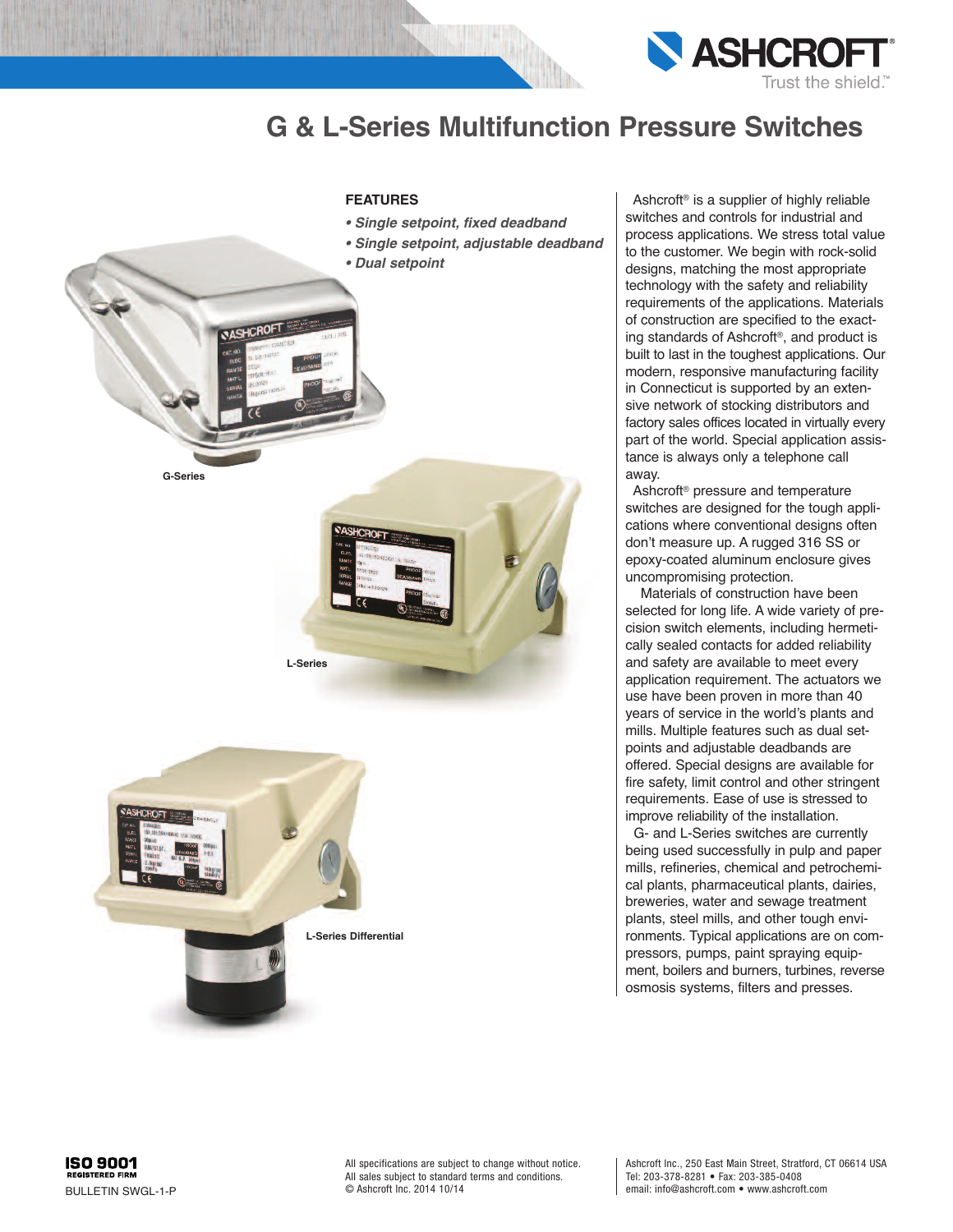

#### **Pressure & Differential Pressure Switches**

G- and L-Series pressure, differential pressure and vacuum switches use two different actuators depending on setpoint requirements. For setpoints between 2 and 3000 psi, the simple, rugged diaphragm- sealed piston actuator is used. This design features high reliability and a choice of actuator seal materials for virtually every application. An optional welded design is also available for setpoints up to 1000 psi for

maximum reliability. This design is available in 316 SS or Monel. Differential pressure models use a unique dual-diaphragm- sealed piston design that features very high static operating pressures and small size.

For setpoints between 4.5 and 150 inches of H<sub>2</sub>O, a large diaphragm is used for increased sensitivity in both pressure and differential pressure designs with good choice of materials of construction.

All standard models feature  $\pm 1$  percent of range setpoint repeatability and a minimum of 400 percent of range proof pressures.

These standard designs perform well in applications where shock and vibration could be a problem and may be used with Ashcroft ® diaphragm seals in extreme services such as slurries or abrasive process fluids.

|                               | <b>PRESSURE/VACUUM SWITCHES</b> |                  |                     |                                      |             |             |             |                                                        |                        |              |              |              |
|-------------------------------|---------------------------------|------------------|---------------------|--------------------------------------|-------------|-------------|-------------|--------------------------------------------------------|------------------------|--------------|--------------|--------------|
|                               |                                 |                  | <b>Overpressure</b> |                                      |             |             |             | Approximate Deadband (Buna-N Diaphragm) <sup>(2)</sup> |                        |              |              |              |
|                               |                                 |                  | Ratings             | LPA-GPA(3)<br>LPS-GPS <sup>(4)</sup> |             |             |             |                                                        | LPD-GPD <sup>(4)</sup> |              |              |              |
|                               | Nominal Range <sup>(1)</sup>    | <b>Proof psi</b> | <b>Minimum</b>      | <b>Switch Element</b>                |             |             |             |                                                        |                        |              |              |              |
|                               |                                 |                  | <b>Burst psi</b>    | J, H                                 | G           | J, H        | K, F        | P                                                      | GG                     | JJ, HH       | <b>KK,FF</b> | PP           |
| Vacuum                        |                                 |                  |                     |                                      |             |             |             |                                                        |                        |              |              |              |
| $-30^{\prime\prime}$ Hq       | $-760$ mm Hg                    | 250              | 400                 | $6 - 24$                             | $2.5 - 4$   | $4 - 6$     | $1 - 2$     | $1 - 2.5$                                              | $3 - 5.5$              | $4 - 6.5$    | $1 - 2$      | $1 - 2.5$    |
| <b>Compound</b>               |                                 |                  |                     |                                      |             |             |             |                                                        |                        |              |              |              |
| $-30^{\circ}$ Hg/             | -760mm Ha/                      | 250              | 400                 | $6 - 24$                             | $2.5 - 4$   | $4 - 6$     | $1 - 2$     | $1 - 2.5$                                              | $3 - 5.5$              | $4 - 6.5$    | $1 - 2$      | $1 - 2.5$    |
| 15 psi                        | 1.0 $kg/cm2$                    |                  |                     | $3 - 12$                             | $1 - 2.5$   | $1 - 3.5$   | $0.5 - 1.5$ | $0.5 - 2$                                              | $1.5 - 3.5$            | $1.5 - 4$    | $1 - 2$      | $1 - 2$      |
| <b>Pressure</b>               |                                 |                  |                     |                                      |             |             |             |                                                        |                        |              |              |              |
| $30^{\circ}$ H <sub>2</sub> O | 750mm H <sub>2</sub> 0          | 20               | 35                  | $4.0 - 27$                           | $1.5 - 3.5$ | $2.0 - 4.0$ | $0.5 - 1.0$ | $0.7 - 2.0$                                            | $2.1 - 4.9$            | $2.8 - 5.6$  | $0.7 - 1.4$  | $0.7 - 2.8$  |
| $60^{\circ}$ H <sub>2</sub> O | 1500mm H <sub>2</sub> 0         | 20               | 35                  | $5.0 - 54$                           | $1.5 - 4.$  | $2.5 - 5.0$ | $0.5 - 1.4$ | $1.0 - 2.5$                                            | $3 - 5.6$              | $3.5 - 7.0$  | $0.7 - 2.0$  | $2 - 3.5$    |
| 100'' H <sub>2</sub> 0        | 2500mm H <sub>2</sub> 0         | 20               | 35                  | 8.5-90                               | $2.0 - 5.5$ | $4.0 - 8.5$ | $1.0 - 2.0$ | $1.4 - 3.0$                                            | $4 - 7.7$              | $5.6 - 11.7$ | $1.4 - 2.8$  | $2 - 4.2$    |
| 150" H <sub>2</sub> O         | 3750mm H <sub>2</sub> 0         | 20               | 35                  | 18-135                               | $5.0 - 11$  | $10 - 18$   | $1.5 - 3.0$ | $2.0 - 6.0$                                            | $7.0 - 16$             | $14 - 25.1$  | $2.1 - 4.2$  | $5 - 9.2$    |
| 15 psi                        | 1 $kg/cm2$                      | 500              | 1500                | $2.5 - 13$                           | $1.0 - 1.5$ | $1.0 - 2.5$ | $0.5 - 1.0$ | $0.75 - 1.5$                                           | $1.4 - 2.1$            | $1.4 - 3.5$  | $.7 - 1.4$   | $1 - 1.4$    |
| 30 psi                        | 2 $kg/cm2$                      | 500              | 1500                | $3.0 - 27$                           | $1.0 - 2.8$ | $1.0 - 3.2$ | $.75 - 1.5$ | $1 - 1.8$                                              | $1.4 - 5$              | $3-6$        | $1 - 2.1$    | $1.4 - 2.5$  |
| 60 psi                        | 4 $kg/cm2$                      | 500              | 1500                | $5.0 - 54$                           | $2.0 - 4.0$ | $2.0 - 4.5$ | $1.0 - 2.0$ | $1.0 - 2.5$                                            | $3 - 7$                | $4 - 8$      | $1.4 - 2.8$  | $1.4 - 3.5$  |
| 100 psi                       | $7 \text{ kg/cm}^2$             | 1000             | 3000                | $10 - 90$                            | $3-6$       | $5.0 - 10$  | $1.0 - 2.5$ | $1.4 - 3.2$                                            | $7 - 12$               | $7.0 - 14$   | $1.4 - 3.5$  | $3 - 7$      |
| 200 psi                       | 14 kg/cm <sup>2</sup>           | 1000             | 3000                | 18-180                               | $7 - 14$    | $10 - 18$   | $1.0 - 4.0$ | $5.0 - 8.0$                                            | $10 - 23$              | $14 - 25$    | $1.4 - 5.6$  | $7.0 - 11.2$ |
| 400 psi                       | $28$ kg/cm <sup>2</sup>         | 2400             | 3000                | 45-360                               | $16 - 30$   | $16 - 45$   | $4.0 - 8.0$ | $5.0 - 15$                                             | $22 - 42$              | $22 - 63$    | $5.6 - 11.2$ | $7.0 - 21$   |
| 600 psi                       | 42 $kg/cm2$                     | 2400             | 3000                | 75-540                               | $16 - 50$   | $20 - 75$   | $5.0 - 15$  | $6.0 - 25$                                             | $22 - 70$              | 28-105       | $7.0 - 21$   | $8.0 - 35$   |
| 1000 psi                      | $70 \text{ kg/cm}^2$            | $12,000^{(7)}$   | 14.000              | 160-900                              | 75-130      | $50 - 160$  | $7.0 - 30$  | $10 - 85$                                              | 70-180                 | 70-223       | $10 - 42$    | 14-119       |
| 2000 psi                      | 140 $kg/cm2$                    | 12,000           | 14.000              | 350-1800                             | 150-200     | 150-350     | $20 - 50$   | $25 - 110$                                             | 209-279                | 209-488      | $28 - 70$    | 35-154       |
| 3000 psi                      | $210 \text{ kg/cm}^2$           | 12,000           | 14.000              | 400-2600                             | 180-250     | 180-400     | $30 - 70$   | 30-190                                                 | 251-349                | 251-558      | 42-98        | 42-226       |

#### **DIFFERENTIAL PRESSURE SWITCHES(6)**

|                              | PILLENTIAE LINEVOULE VIILVILLO |                        |                     |                                              |                       |             |              |             |              |              |              |              |              |  |
|------------------------------|--------------------------------|------------------------|---------------------|----------------------------------------------|-----------------------|-------------|--------------|-------------|--------------|--------------|--------------|--------------|--------------|--|
|                              |                                |                        | <b>Overpressure</b> | Approximate Deadband (Buna-N Diaphragm)(5,2) |                       |             |              |             |              |              |              |              |              |  |
|                              |                                |                        | <b>Ratings</b>      | LDA-GDA(3)                                   |                       |             | $LDS-GDS(4)$ |             | $LDD-GDD(4)$ |              |              |              |              |  |
|                              |                                |                        |                     | <b>Minimum</b>                               | <b>Switch Element</b> |             |              |             |              |              |              |              |              |  |
|                              | Nominal Range <sup>(1)</sup>   |                        | Static psi          | Proof psi                                    | J, H                  | G           | J, H         | K, F        | P            | GG           | JJ. HH       | <b>KK,FF</b> | <b>PP</b>    |  |
| <b>Differential Pressure</b> |                                |                        |                     |                                              |                       |             |              |             |              |              |              |              |              |  |
|                              | $30^{\circ}$ H <sub>2</sub> O  | 750mmH <sub>2</sub> 0  | 5.4                 | 21.6                                         | $4.0 - 27$            | $.5 - 3.5$  | $2.0 - 4.0$  | $0.5 - 1.0$ | $0.7 - 2.0$  | $2.1 - 4.9$  | $2.8 - 5.6$  | $0.7 - 1.4$  | $0.7 - 2.8$  |  |
|                              | $60^{\circ}$ H <sub>2</sub> O  | 1500mmH <sub>2</sub> 0 | 5.4                 | 21.6                                         | $5.0 - 54$            | $.5 - 4.0$  | $2.5 - 5.0$  | $0.5 - 1.4$ | $1.0 - 2.5$  | $2.5 - 6$    | $3.5 - 7.0$  | $0.7 - 2.0$  | $2 - 3.5$    |  |
|                              | $100^{\circ}$ H <sub>2</sub> O | 2500mmH <sub>2</sub> 0 | 5.4                 | 21.6                                         | 8.5-90                | $4.0 - 5.5$ | $4.0 - 8.5$  | $0.0 - 2.0$ | $1.4 - 3.0$  | $5.6 - 7.7$  | $5.6 - 11.9$ | $1.4 - 2.8$  | $2 - 4.2$    |  |
|                              | 150" H <sub>2</sub> O          | 3750mmH <sub>2</sub> 0 | 5.4                 | 21.6                                         | 18-135                | $5.0 - 11$  | $10 - 18$    | $.5 - 3.0$  | $2.0 - 6.0$  | $7.0 - 15.4$ | $14 - 25.2$  | $2.1 - 4.2$  | $2.8 - 8.4$  |  |
|                              | 30 psid                        | $2 \text{ ka/cm}^2$    | 500                 | 2000                                         | $3.0 - 27$            | $.0 - 2.5$  | $1.0 - 3.0$  | $.0 - 1.5$  | $1.0 - 1.8$  | $2 - 5$      | $3-6$        | $1 - 2.1$    | $1.4 - 2.4$  |  |
|                              | 60 psid                        | 4 $kq/cm^2$            | 500                 | 2000                                         | $5 - 54$              | $2 - 4$     | $2 - 4.5$    | $1 - 2$     | $1 - 2.5$    | $3 - 7$      | $4 - 8$      | $1.4 - 2.8$  | $1.4 - 3.5$  |  |
|                              | 200 psid                       | 14 $\text{ka/cm}^2$    | 1000                | 4000                                         | 18-180                | $10 - 15$   | $10 - 18$    | 0.4.0       | $5.0 - 8.0$  | $14 - 23$    | $14 - 30$    | $1.4 - 5.6$  | $7.0 - 11.2$ |  |
|                              | 400 psid                       | 28 $kg/cm2$            | 1000                | 8000                                         | 45-360                | 16-30       | $16 - 45$    | $4.0 - 8.0$ | $5.0 - 15$   | $22 - 42$    | $22 - 63$    | $5.6 - 11$   | $7.0 - 21$   |  |
|                              |                                |                        |                     |                                              |                       |             |              |             |              |              |              |              |              |  |

#### **NOTES:**

1. Switches may generally be set between 15% and 100% of nominal range on increasing or decreasing pressure. Consult factory for applications where setpoints must be lower.

2. All deadbands are give The nominal range column. Deadbands shown are for switches with Buna N diaphragm. Approximate deadbands for optional diaphragms:<br>Viton: Multiply Buna N value by 14 Viton: Multiply Buna N value by 1.4<br>Teflon: Multiply Buna N value by 1.2

Teflon: Multiply Buna N value by 1.2<br>Stainless Steel: Multiply Buna N value by 1.7 Stainless Steel: Multiply Buna N value by 1.7<br>Monel: Multiply Buna N value by 1.7 Multiply Buna N value by 1.7

3. Deadbands for LPA, LDA, GPA, and GDA are adjustable between the values shown for all diaphragm materials.

4. Deadbands for LPS, LPD, LDS, LDD, and GPS, GPD, GDS, GDD models are fixed within the range of values shown.

5. Deadbands given are for zero static working pressure. 6. Psid models cannot be used in vacuum applications.

7. Proof pressure for stainless steel diaphragms is 4000 psi.

All specifications are subject to change without notice. All sales subject to standard terms and conditions. © Ashcroft Inc. 2014 10/14

Ashcroft Inc., 250 East Main Street, Stratford, CT 06614 USA Tel: 203-378-8281 • Fax: 203-385-0408 email: info@ashcroft.com • www.ashcroft.com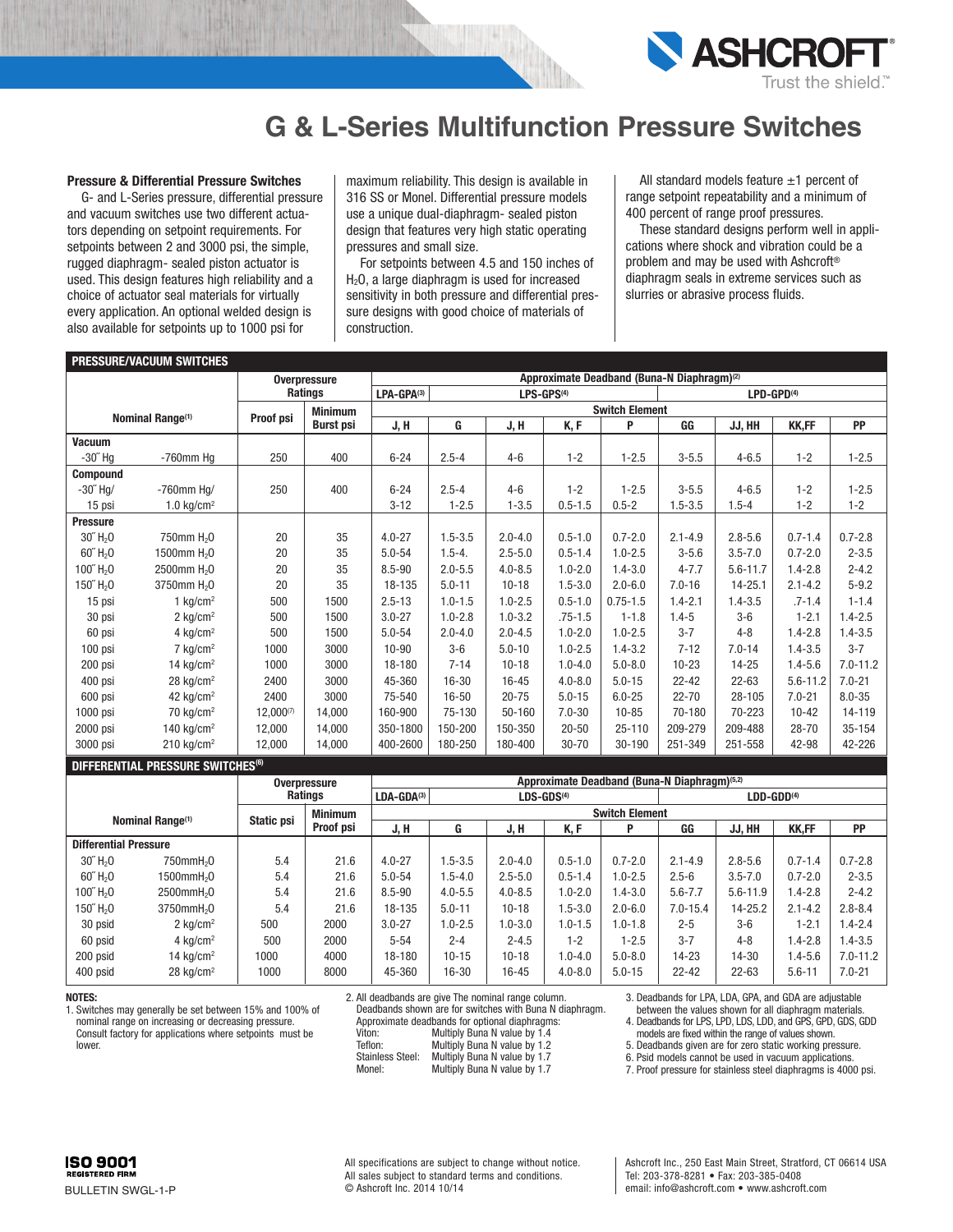

### *G- and L-SERIES PRESSURE SWITCH AND DIFFERENTIAL PRESSURE SWITCH ORDERING INFORMATION*

**1 2 3 4 5 6 7**

| 1 – FUNCTION                                                                                            |
|---------------------------------------------------------------------------------------------------------|
| GPS/LPS - Pressure control, single setpoint, fixed<br>deadhand                                          |
| <b>GPA/LPA - Pressure control, single setpoint,</b><br>adjustable deadband.                             |
| <b>GPD/LPD - Pressure control, two independently</b><br>adiustable setpoints, fixed deadband,           |
| <b>GDS/LDS</b> - Differential pressure control, single<br>setpoint, fixed deadband.                     |
| <b>GDA/LDA</b> - Differential pressure control, single<br>setpoint, adjustable deadband.                |
| GDD/LDD - Differential pressure control, two inde-<br>pendently adjustable setpoints, fixed<br>deadhand |
|                                                                                                         |

### **2 – ENCLOSURE**

**N4** - NEMA 4, 4X L-Series: Epoxy Coated, Die Cast Aluminum, IP66 G-Series: 316 SS IP65

|        |                         | <b>3 - SWITCH ELEMENTS FOR GPA/LPA,</b> |                                                                       | 4 - ACTUATOR SEAL <sup>(1)</sup> |                                          |                      |                                   |           |                                              |                        | 7 - NOMINAL                                  |                  |                                |  |  |                          |  |  |  |                                              |  |  |
|--------|-------------------------|-----------------------------------------|-----------------------------------------------------------------------|----------------------------------|------------------------------------------|----------------------|-----------------------------------|-----------|----------------------------------------------|------------------------|----------------------------------------------|------------------|--------------------------------|--|--|--------------------------|--|--|--|----------------------------------------------|--|--|
|        | <b>GDA/LDA CONTROLS</b> |                                         |                                                                       | <b>Process</b>                   |                                          |                      | Range                             |           |                                              | See page 3             |                                              |                  |                                |  |  |                          |  |  |  |                                              |  |  |
| Code   |                         |                                         | <b>Description/Maximum Electrical Ratings</b><br><b>UL/CSA listed</b> | Code<br>8                        | Temp. $(2)$<br>Limits                    | Vac                  | $0 - 600$                         | 1000      | 2000<br>3000                                 |                        | <b>NOTES:</b>                                |                  |                                |  |  |                          |  |  |  |                                              |  |  |
| H      |                         | General purpose                         | 10A, 125/250 Vac<br>1/2A, 125 Vdc                                     | <b>Material</b>                  | °F                                       | Ή,0                  | psi                               | psi       | psi                                          |                        | 1. These items are v                         |                  |                                |  |  |                          |  |  |  |                                              |  |  |
|        |                         |                                         | 1/4A, 250 Vdc                                                         | B-Buna-N                         | 0 to 150                                 | $\bullet$            | $\bullet$                         | $\bullet$ | ٠                                            |                        | 2. Ambient operatine                         |                  |                                |  |  |                          |  |  |  |                                              |  |  |
|        |                         | Hermetically sealed                     |                                                                       | V-Viton                          | 20 to 300                                | $\bullet$            | $\bullet$                         | $\bullet$ |                                              |                        | styles. Setpoint sl<br>ture change is no     |                  |                                |  |  |                          |  |  |  |                                              |  |  |
| J      |                         | switch, general                         | 11A, 125/250 Vac                                                      | T-Teflon                         | 0 to 150                                 | $\bullet$            | $\bullet$                         | $\bullet$ | $\bullet$                                    |                        | ence.                                        |                  |                                |  |  |                          |  |  |  |                                              |  |  |
|        |                         | purpose                                 | 5A, 30 Vdc                                                            | S-St.St(13)                      | $0$ to $300$                             |                      | $\bullet$                         | $\bullet$ |                                              |                        | 3. Estimated dc ratir                        |                  |                                |  |  |                          |  |  |  |                                              |  |  |
|        |                         | SWITCH ELEMENTS FOR FOR GPD/LPD,        |                                                                       | P-Monel(13)                      | 0 to 300                                 |                      | $\bullet$                         |           |                                              |                        | 4. Estimated dc ratir                        |                  |                                |  |  |                          |  |  |  |                                              |  |  |
|        |                         |                                         | <b>GPS/LPS, LDD/GDD &amp; LDS/GDS CONTROLS</b>                        |                                  |                                          |                      |                                   |           |                                              |                        | 5. Not UL listed at 4<br>6. Standard on G Se |                  |                                |  |  |                          |  |  |  |                                              |  |  |
| Code   |                         |                                         |                                                                       |                                  | 5 - PRESSURE CONNECTION(1)               |                      |                                   |           |                                              |                        | 7. Supply static pres                        |                  |                                |  |  |                          |  |  |  |                                              |  |  |
| Single | Dual                    | Switch elements UL/CSA listed           |                                                                       | <b>Order Code</b>                |                                          |                      |                                   |           |                                              |                        | 8. Stainless steel dia                       |                  |                                |  |  |                          |  |  |  |                                              |  |  |
| K(4)   | KK                      | Narrow deadband                         | 15A, 125/250 Vac                                                      | 25                               | 1/4 NPT Female                           |                      |                                   |           |                                              |                        | 9. Not available with                        |                  |                                |  |  |                          |  |  |  |                                              |  |  |
| F(4)   | FF                      | Sealed environment<br>15A, 125/250 Vac  |                                                                       |                                  |                                          |                      | Standard on Pressure              |           | 10. Available with GP<br>11. LDS, Buna N and |                        |                                              |                  |                                |  |  |                          |  |  |  |                                              |  |  |
|        | proof                   |                                         |                                                                       |                                  | and D/P                                  |                      |                                   |           |                                              | 12. LPS. stainless ste |                                              |                  |                                |  |  |                          |  |  |  |                                              |  |  |
| G(5)   |                         |                                         | 15A. 125/250/480 Vac                                                  | 06                               | 1/4 NPT Female and                       |                      |                                   |           |                                              |                        | 13. All welded availab                       |                  |                                |  |  |                          |  |  |  |                                              |  |  |
|        |                         |                                         |                                                                       |                                  |                                          |                      |                                   |           |                                              |                        | GG                                           | General purpose  | 1/2A, 125 Vdc<br>1/4A, 250 Vdc |  |  | 1/2 NPT Male Combination |  |  |  | 14. Order switch and<br>15. Order switch and |  |  |
|        |                         | Hermetically sealed                     |                                                                       |                                  | Pressure Only                            |                      |                                   |           |                                              |                        | 16. Not available for t                      |                  |                                |  |  |                          |  |  |  |                                              |  |  |
| P(3)   | PP                      | switch, narrow                          | 5A, 125/250 Vac                                                       | 07                               | 1/2 NPT Female                           |                      |                                   |           |                                              | 17. Available on L-Se  |                                              |                  |                                |  |  |                          |  |  |  |                                              |  |  |
|        |                         | deadband                                |                                                                       |                                  |                                          |                      |                                   |           |                                              |                        | 18. Not available with                       |                  |                                |  |  |                          |  |  |  |                                              |  |  |
|        |                         | Hermetically sealed                     |                                                                       |                                  |                                          |                      |                                   |           |                                              |                        |                                              |                  |                                |  |  |                          |  |  |  |                                              |  |  |
| J      | JJ                      | switch, general<br>purpose              | 11A,125/250 Vac<br>5A, 30 Vdc                                         |                                  | 6 - G-, L-SERIES PRESSURE SWITCH OPTIONS |                      |                                   |           |                                              |                        |                                              |                  |                                |  |  |                          |  |  |  |                                              |  |  |
| W      | <b>WW</b>               | Ammonia service                         | 15A. 125/250 Vac                                                      |                                  |                                          |                      |                                   |           |                                              | <b>Available</b>       |                                              |                  |                                |  |  |                          |  |  |  |                                              |  |  |
| C      | CC.                     | Heavy duty ac                           | 22A, 125/250 Vac                                                      |                                  |                                          |                      |                                   |           |                                              | <b>Series</b><br>G     | г                                            | Pre              |                                |  |  |                          |  |  |  |                                              |  |  |
| S(18)  |                         | Heavy duty dc                           | 10A, 125 Vac or dc                                                    | Code<br><b>XCH</b>               | <b>Description</b>                       | <b>Chained Cover</b> |                                   |           |                                              | $\bullet$              | $\bullet$                                    | psi<br>$\bullet$ |                                |  |  |                          |  |  |  |                                              |  |  |
|        |                         |                                         | 1/8 HP, 125 Vac or dc                                                 | <b>XFP</b>                       | <b>Fungus Proof</b>                      |                      |                                   |           |                                              | $\bullet$              | ٠                                            | $\bullet$        |                                |  |  |                          |  |  |  |                                              |  |  |
| Y      | YY                      | High temp. 300°F                        | 15A, 125/250 Vac                                                      | XFS(7)                           |                                          |                      | <b>Factory-Adjusted Setpoints</b> |           |                                              | $\bullet$              | $\bullet$                                    | $\bullet$        |                                |  |  |                          |  |  |  |                                              |  |  |
| 1(17)  | $UU$ <sup>(17)</sup>    | Manual reset trip on                    | 15A, 125/250 Vac                                                      | XG5(11)                          | Gas/Oil                                  |                      |                                   |           |                                              |                        |                                              |                  |                                |  |  |                          |  |  |  |                                              |  |  |
|        |                         | increasing                              |                                                                       |                                  |                                          |                      | UL Limit Control to 150 "H2O      |           |                                              |                        |                                              |                  |                                |  |  |                          |  |  |  |                                              |  |  |
| F(17)  | EF(17)                  | Manual reset trip on<br>decreasing      | 15A, 125/250 Vac                                                      |                                  | LDS only                                 |                      |                                   |           |                                              |                        |                                              |                  |                                |  |  |                          |  |  |  |                                              |  |  |
|        |                         | Hermetically sealed                     |                                                                       | XG6(13)                          | Gas/Oil                                  |                      |                                   |           |                                              |                        |                                              |                  |                                |  |  |                          |  |  |  |                                              |  |  |
| L      | Ш                       | switch, gold contacts                   | 5A. 125/250 Vac                                                       |                                  |                                          |                      | UL Limit Control to 600 psi       |           |                                              |                        |                                              |                  |                                |  |  |                          |  |  |  |                                              |  |  |
| M      | <b>MM</b>               | Low level, gold                         | 1A. 125/250 Vac                                                       |                                  | LPS only                                 |                      |                                   |           |                                              |                        |                                              |                  |                                |  |  |                          |  |  |  |                                              |  |  |
|        |                         | contacts                                |                                                                       | XG8(12)                          |                                          |                      | Steam Limit Control to 300 psi    |           |                                              |                        | $\bullet$                                    |                  |                                |  |  |                          |  |  |  |                                              |  |  |

| D                            | IJ<br>Z.                         |            | A                | n           | a                    |
|------------------------------|----------------------------------|------------|------------------|-------------|----------------------|
|                              | 4 - ACTUATOR SEAL <sup>(1)</sup> |            |                  |             |                      |
|                              | <b>Process</b>                   |            |                  | Range       |                      |
| Code<br>&<br><b>Material</b> | Temp. $(2)$<br>Limits<br>°F      | Vac<br>Ή,0 | $0 - 600$<br>psi | 1000<br>psi | 2000-<br>3000<br>psi |
| B-Buna-N                     | 0 to 150                         |            |                  |             |                      |
| V-Viton                      | 20 to 300                        |            |                  |             |                      |
| T-Teflon                     | 0 to 150                         |            |                  |             |                      |
| S-St.St(13)                  | 0 to 300                         |            |                  |             |                      |
| P-Monel(13)                  | 0 to 300                         |            |                  |             |                      |
|                              |                                  |            |                  |             |                      |

#### **5 – PRESSURE CONNECTION(1) Ord**

| Order Code |                            |
|------------|----------------------------|
| 25         | 1/4 NPT Female             |
|            | Standard on Pressure       |
|            | and D/P                    |
| 06         | 1/4 NPT Female and         |
|            | 1/2 NPT Male Combination   |
|            | Pressure Only              |
| 07         | 1/ <sub>2</sub> NPT Female |
|            |                            |

### **7 – NOMINAL RANGE**

#### **NOTES:**

- 1. These items are wetted by process fluid.
- 2. Ambient operating temperature limits –20 to 150°F, all styles. Setpoint shift of  $\pm 1\%$  of range per 50°F temperature change is normal. Switches calibrated at 70°F reference.
- 3. Estimated dc rating, 2.5A, 28 Vdc (not UL listed).
- 4. Estimated dc rating, 4A, 28 Vdc (not UL listed).
- 5. Not UL listed at 480 Vac.
- 6. Standard on G Series ˝H2O ranges
- 7. Supply static pressure for D/P switches.
- 8. Stainless steel diaphragm only.
- 9. Not available with Buna-N diaphragm. 10. Available with GPS/LPS and GDS/LDS models.
- 11. LDS, Buna N and Viton diaphragm only.
- 12. LPS, stainless steel diaphragm only.
- 13. All welded available on pressure models only.
- 14. Order switch and 15-320SX-02T CG seal.
- 15. Order switch and 20-320SX-02T CG seal. 16. Not available for temperature ranges.
- 17. Available on L-Series only.
- 18. Not available with dual setpoints.

# **6 – G-, L-SERIES PRESSURE SWITCH OPTIONS**

|                    |                                                                                     |           | Available<br><b>Series</b> |           | <b>Pressure</b> |           | <b>Differential</b><br>Pressure |
|--------------------|-------------------------------------------------------------------------------------|-----------|----------------------------|-----------|-----------------|-----------|---------------------------------|
| Code               | <b>Description</b>                                                                  | G         | L                          | psi       | Ή,0             | psid      | Ή,0                             |
| XCH                | <b>Chained Cover</b>                                                                | ٠         | ٠                          | ٠         | $\bullet$       | ٠         | ٠                               |
| <b>XFP</b>         | <b>Fungus Proof</b>                                                                 | ٠         | ٠                          | ٠         | ٠               | $\bullet$ | ٠                               |
| XFS(7)             | Factory-Adjusted Setpoints                                                          | $\bullet$ | $\bullet$                  | $\bullet$ | $\bullet$       | $\bullet$ | ٠                               |
| XG5(11)            | Gas/Oil<br>UL Limit Control to 150 "H2O<br>LDS only                                 |           |                            |           |                 | ٠         |                                 |
| <b>XG6(13)</b>     | Gas/Oil<br>UL Limit Control to 600 psi<br>LPS only                                  |           | ٠                          |           |                 |           |                                 |
| XG8(12)            | Steam Limit Control to 300 psi                                                      |           | $\bullet$                  | $\bullet$ |                 |           |                                 |
| $XG9^{(8)}$        | Fire Safe Actuator<br>High Operating Pressure for H2O<br>Ranges:                    |           |                            |           |                 |           |                                 |
| XHX                | 40 PSI Static (Pressure and D/P)<br>100 PSI Proof (Pressure)<br>160 PSI Proof (D/P) | ٠         | ٠                          |           | ٠               | ٠         |                                 |
| <b>XJL</b>         | 3/4" to 1/2" Reducing Bushing                                                       | $\bullet$ | ۰                          | ۰         | $\bullet$       | $\bullet$ | ٠                               |
| XK3                | <b>Terminal Blocks</b>                                                              | ă         | ٠                          | ٠         | ٠               | ٠         |                                 |
| XNH                | <b>Tagging Stainless Steel</b>                                                      | $\bullet$ | ٠                          | ٠         | ٠               |           |                                 |
| <b>XPK</b>         | <b>Pilot Lights</b>                                                                 |           | ٠                          | ٠         | ٠               | ٠         | ٠                               |
| <b>XPM</b>         | 3/4" Sealed Conduit Connection<br>with 16" Lead Wires                               | ٠         | ٠                          | $\bullet$ | ٠               | ٠         |                                 |
| XTA(6)             | 316SS Pressure Connection<br>for "H2O Ranges                                        | $\bullet$ | ٠                          |           | ٠               |           |                                 |
| XUD <sup>(6)</sup> | 316SS Pressure Connection<br>for psid Ranges                                        | $\bullet$ | ٠                          |           |                 | ٠         |                                 |
| X2C(10)            | <b>DPDT</b> with Single Setpoint<br>Adjustment                                      | ٠         | ٠                          | ٠         | ٠               | ė         |                                 |
| <b>X6B(9)</b>      | Cleaned for Oxygen Service                                                          | $\bullet$ | ٠                          |           |                 |           |                                 |
| <b>XFM(16)</b>     | <b>FM Approval</b>                                                                  |           | ۰                          | ۰         | ۰               | ٠         | ٠                               |
| X3A                | 11/2" Sanitary Seal with Glycerin Fill (14)                                         | ٠         | ٠                          |           |                 |           |                                 |
|                    | 2" Sanitary Seal with Glycerin Fill (15)                                            | ٠         |                            |           | $\bullet$       |           |                                 |
| <b>XHS</b>         | <b>High Static Operating Pressure</b><br>for PSI Range D/P                          |           |                            |           |                 |           |                                 |

Additional options available, consult your Ashcroft ® representative.

All specifications are subject to change without notice. All sales subject to standard terms and conditions. © Ashcroft Inc. 2014 10/14

Ashcroft Inc., 250 East Main Street, Stratford, CT 06614 USA Tel: 203-378-8281 • Fax: 203-385-0408 email: info@ashcroft.com • www.ashcroft.com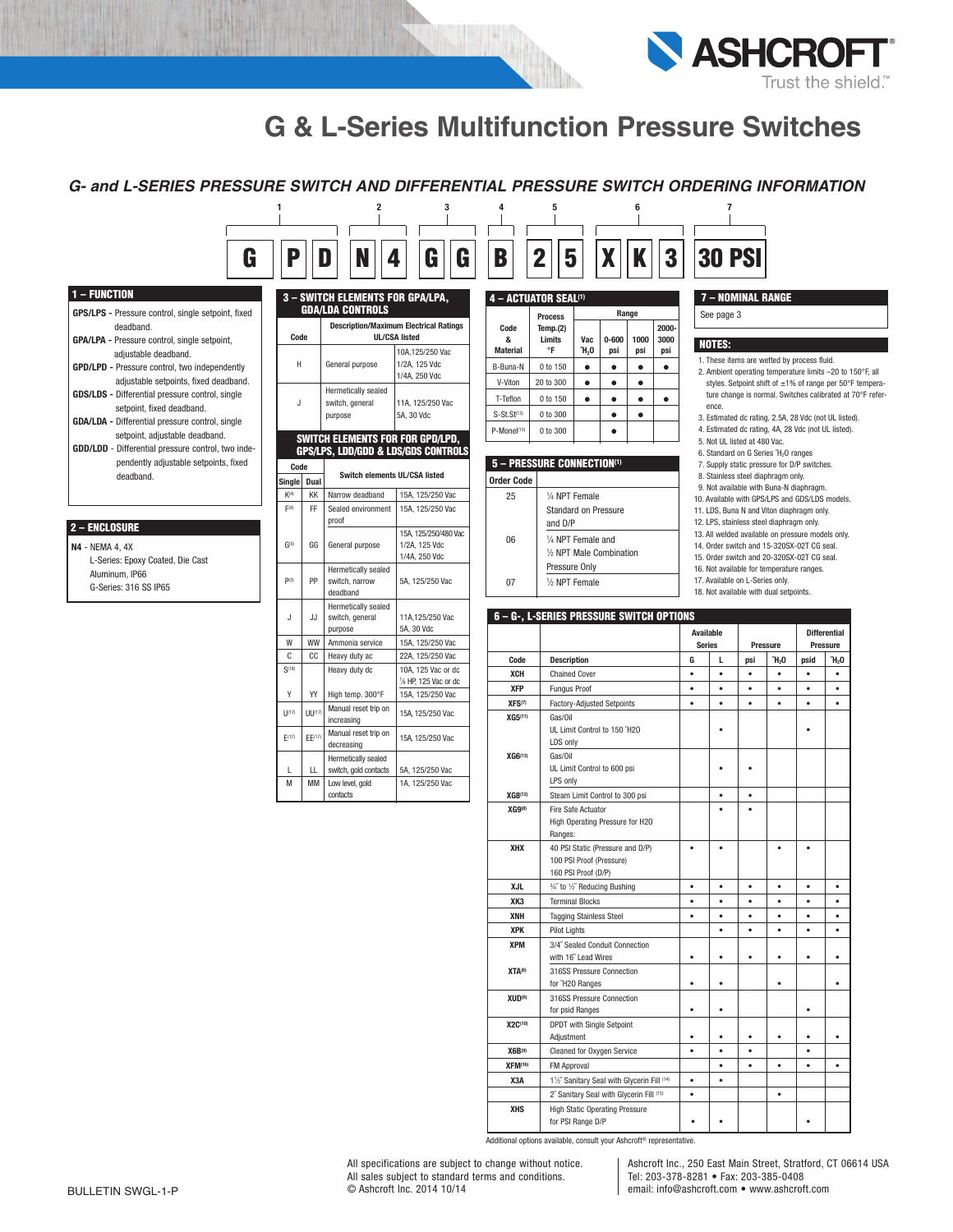

## *Dimensions – G-Series*

### **Pressure Switch – psi Ranges Pressure Switch –**



**Differential Pressure Switch – psi Differential Ranges**



**Inches Of Water Ranges**



**Differential Pressure Switch – Inches Of Water Ranges**



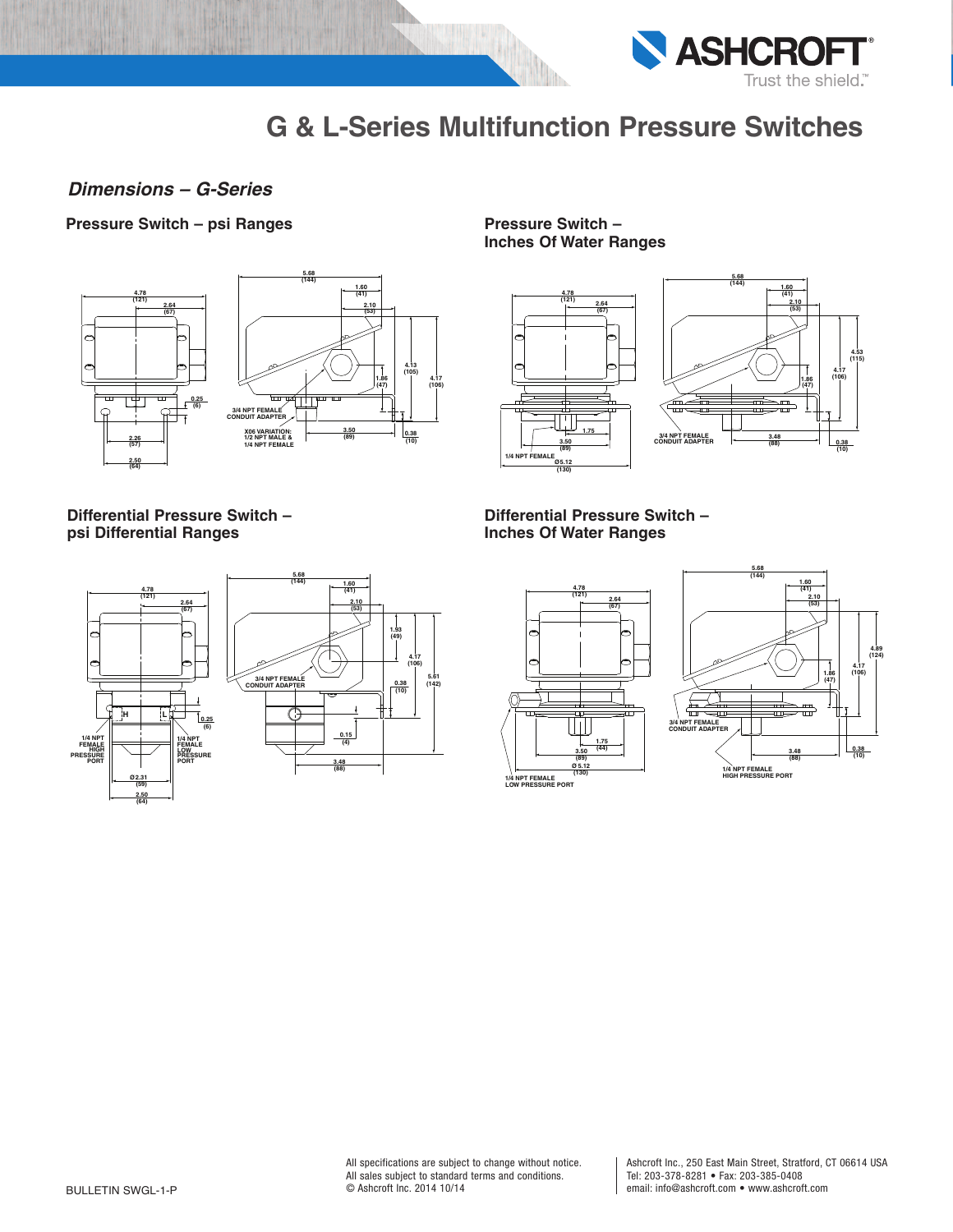

# **Pressure Switch – psi Ranges Pressure Switch –** *Dimensions – L-Series*



**Inches Of Water Ranges**



### **Differential Pressure Switch – psi Differential Ranges**



**Differential Pressure Switch – Inches Of Water Ranges**